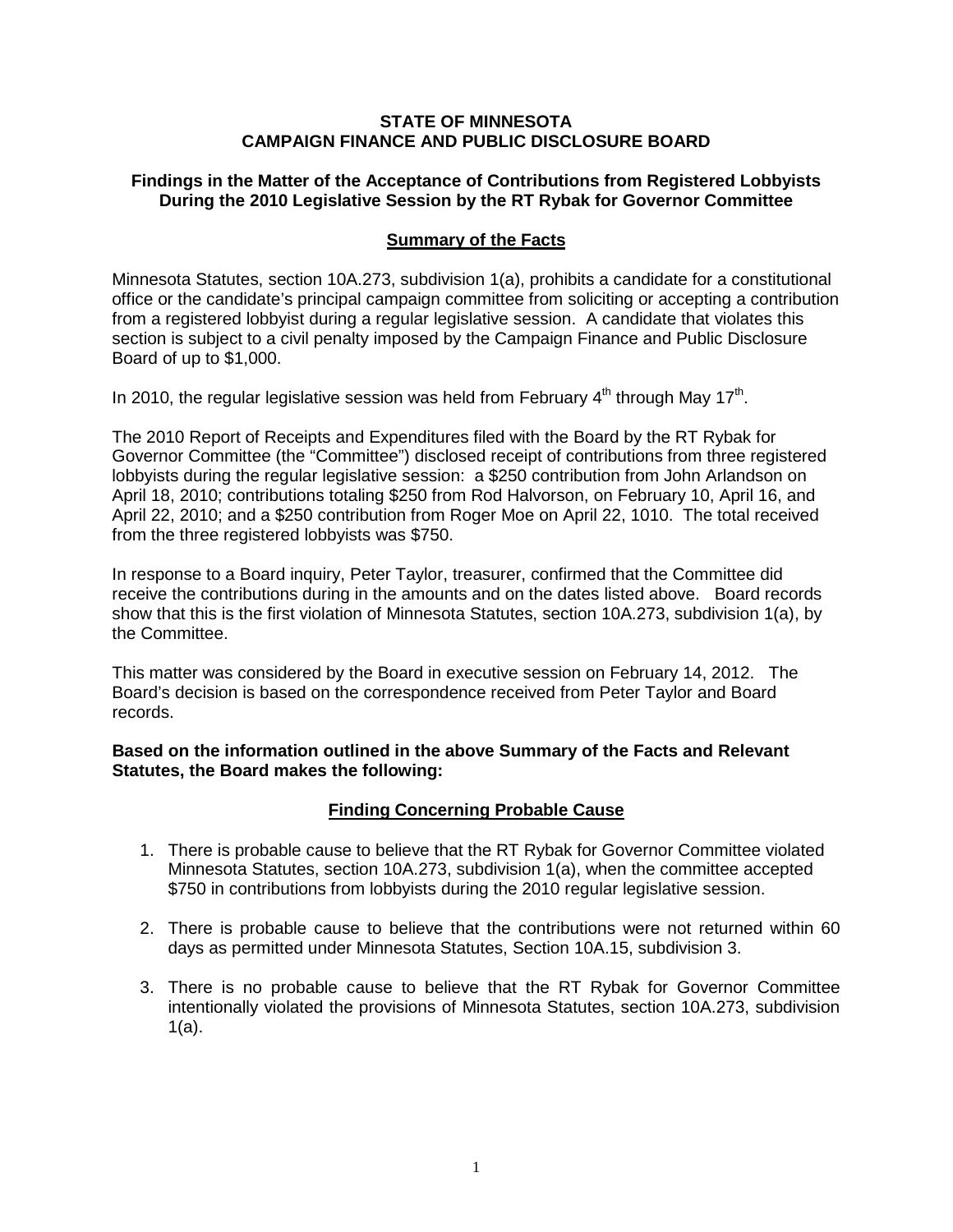#### **Based on the above Findings Concerning Probable Cause, the Board issues the following:**

# **ORDER**

- 1. The RT Rybak for Governor Committee is directed to refund \$250 to John Arlandson, \$250 to Rod Halvorson, and \$250 to Roger Moe and forward to the Board a copy of the checks returning the contributions within 30 days of receipt of this order.
- 2. The Board imposes a civil penalty of \$750, which is one times the amount of the contributions, on the RT Rybak for Governor Committee for acceptance of contributions from lobbyists during the 2010 regular legislative session in violation of Minnesota Statutes, section 10A.273, subdivision 1.
- 3. The RT Rybak for Governor Committee is directed to forward to the Board payment of the \$750 civil penalty, by check or money order payable to the State of Minnesota, within 30 days of receipt of this order.
- 4. If the RT Rybak for Governor Committee does not comply with the provisions of this order, the Board's Executive Director may request that the Attorney General bring an action for the remedies available under Minnesota Statute, section 10A.34.
- 5. The Board investigation of this matter is entered into the public record in accordance with Minnesota Statutes, section 10A.02, subdivision 11. The matter is concluded.

Issued February 14, 2012 /s/ Greg McCullough

Greg McCullough, Chair Campaign Finance and Public Disclosure Board